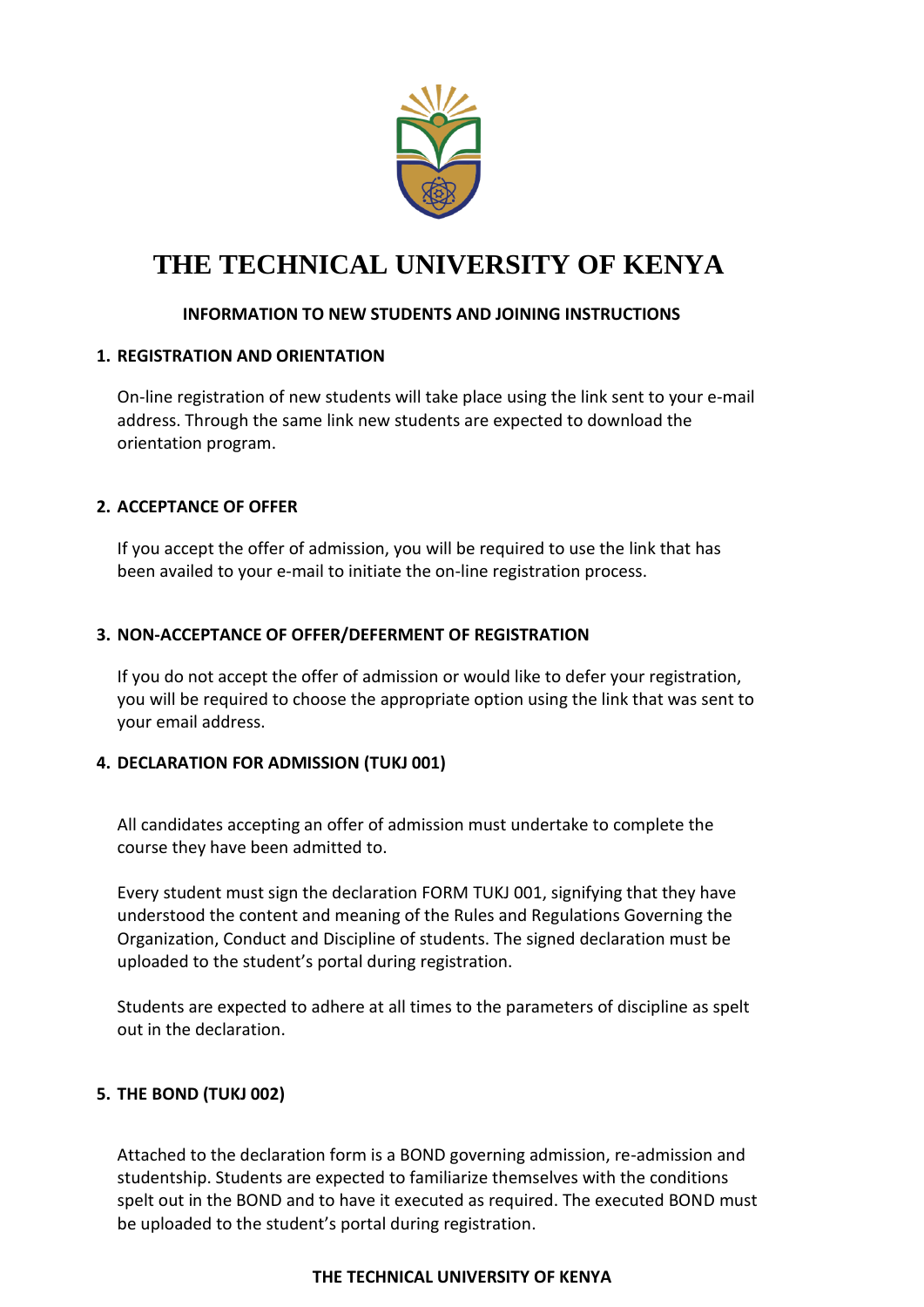#### **6. FEES POLICY**

Students are advised to familiarize themselves with information provided in the Fees Policy document and make the necessary arrangement to pay on or before the online registration.

#### **7. FOREIGN STUDENTS**

Foreign students are advised to ensure that they have passports that are valid for the duration of their stay in Kenya. They should also make necessary arrangements to get requisite re-entry permits in the event that they have to travel during the programme of their studies. It is the duty of the students to ensure that the relevant immigration formalities (such as the acquisition and renewal of Students Pass) are complied with as per the statutory requirements. Any foreign student who encounters difficulties in processing the Students Pass may consult the Office of the Registrar – Academic for assistance.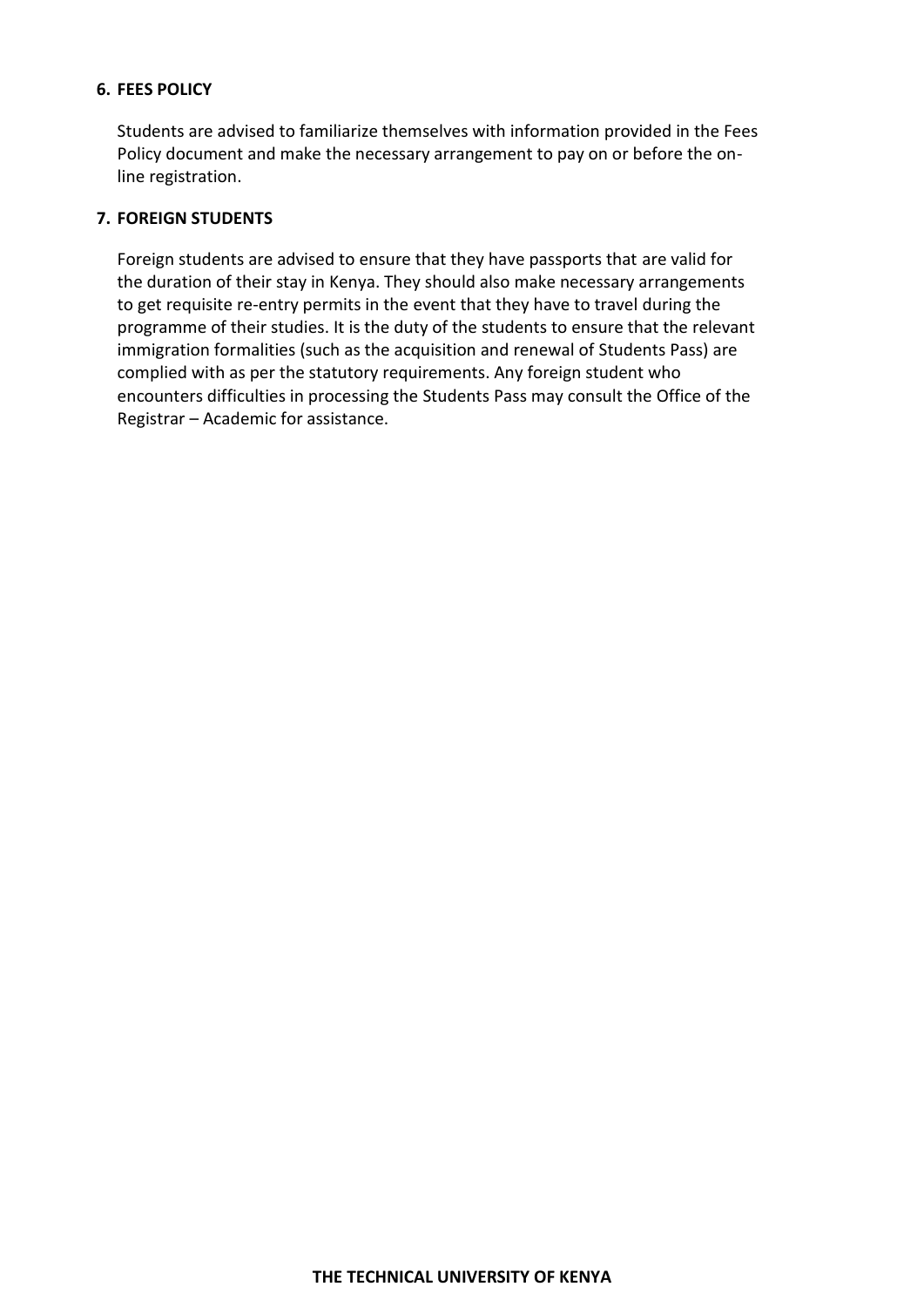## **TECHNICAL UNIVERSITY OF KENYA LIBRARY**

The TECHNICAL UNIVERSITY OF KENYA has one main library situated in the Main Campus. **Services**

The TECHNICAL UNIVERSITY OF KENYA library system has both print and electronic information resources. The library is open to staff and students of the UNIVERSITY for reference and borrowing. **Opening Hours**

| <b>Period</b> | Days                            | <b>Time</b>                                   |
|---------------|---------------------------------|-----------------------------------------------|
|               |                                 |                                               |
|               | Semester time   Monday - Friday | 8.00 a.m. - .00 p.m.<br>8.00 a.m. - 8.00 p.m. |
|               | Saturdays                       | $.8.00$ a.m. $-4.00$ p.m.                     |
| Vacations     | Monday - Friday                 | $8.00$ a.m. $-5.00$ p.m.                      |
|               | Saturdays                       | $9.00$ a.m. $- 2.00$ p.m.                     |

#### **- STOCK**

The stock of the library is over 50,000 volumes of print books and thousands of e-journals accessed through the numerous electronic databases subscribed to by TU-K. . It also has a rich collection of E-Books The library stock includes general collection, special collection, reference collection,reserve collecton and American collection. The general collection comprise of various disciplines taught within the UNIVERSITY namely: Sciences, Engineering and Humanities.

#### **The library's**

#### **SERVICES**

The library offers the following services: Borrowing services Reference services Bibliographic services Information services. Information Literacy Training services

#### LIBRARY CATALOGUE

The library has an Online Public Access Catalogue (OPAC) which can be accessed online through the library web page.

#### **Library Etiquette (RULES And Regulations)**

## **a. REGISTRATION**

**All students are expected to register for Library membership after undergoing Information Literacy Training. The Library uses Biometric System for entrance Management hence the need for each student to be registered in order to gain access.**

#### **b. Borrowing from the Library**

- Only registered students will be allowed to borrow books from the library.
- No user shall take a book out of the library unless it is properly borrowed
- All persons leaving the library must show all books, in their possession to the library security staff at the exit
- All library users who damage library materials or other properties will be charged for replacement or repair of such materials.
- Marking of books and other library materials will be regarded as damage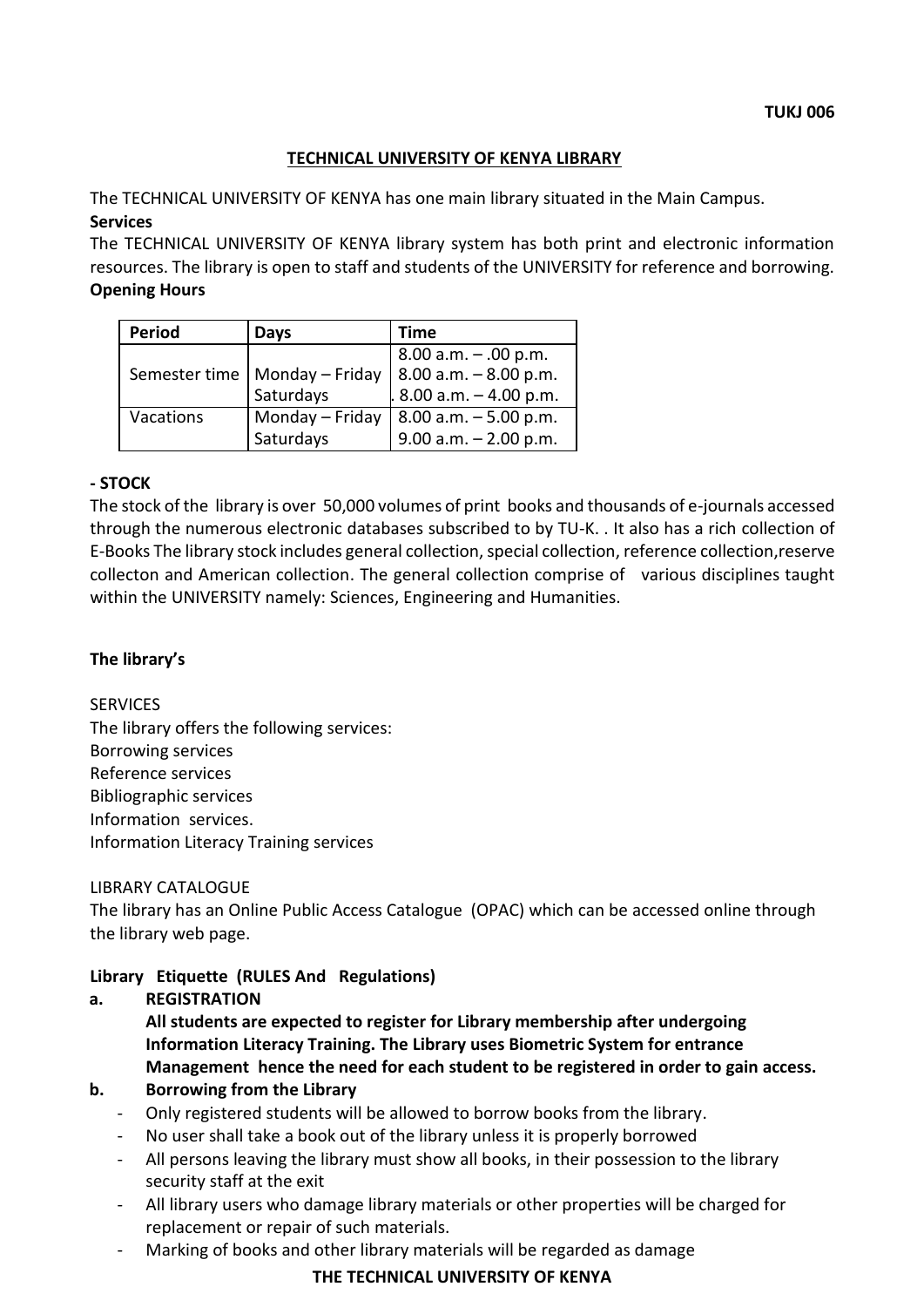- Readers/borrowers will be held responsible for publications lost while in their possession and will be required to pay replacement costs.

## **c. General Rules**

- All persons entering the library must show their student I.Ds.
- Silence must be observed in the library at all times.
- Smoking, eating or drinking is not allowed in the library
- Books used in the library should be left on the tables and not shelved by the users.
- Bags will not be allowed in the library at any time. The bags should be left at the cloakroom.

-

- The Library reserves the right to withdraw or refuse use of library facilities due to disregard or abuse of the above rules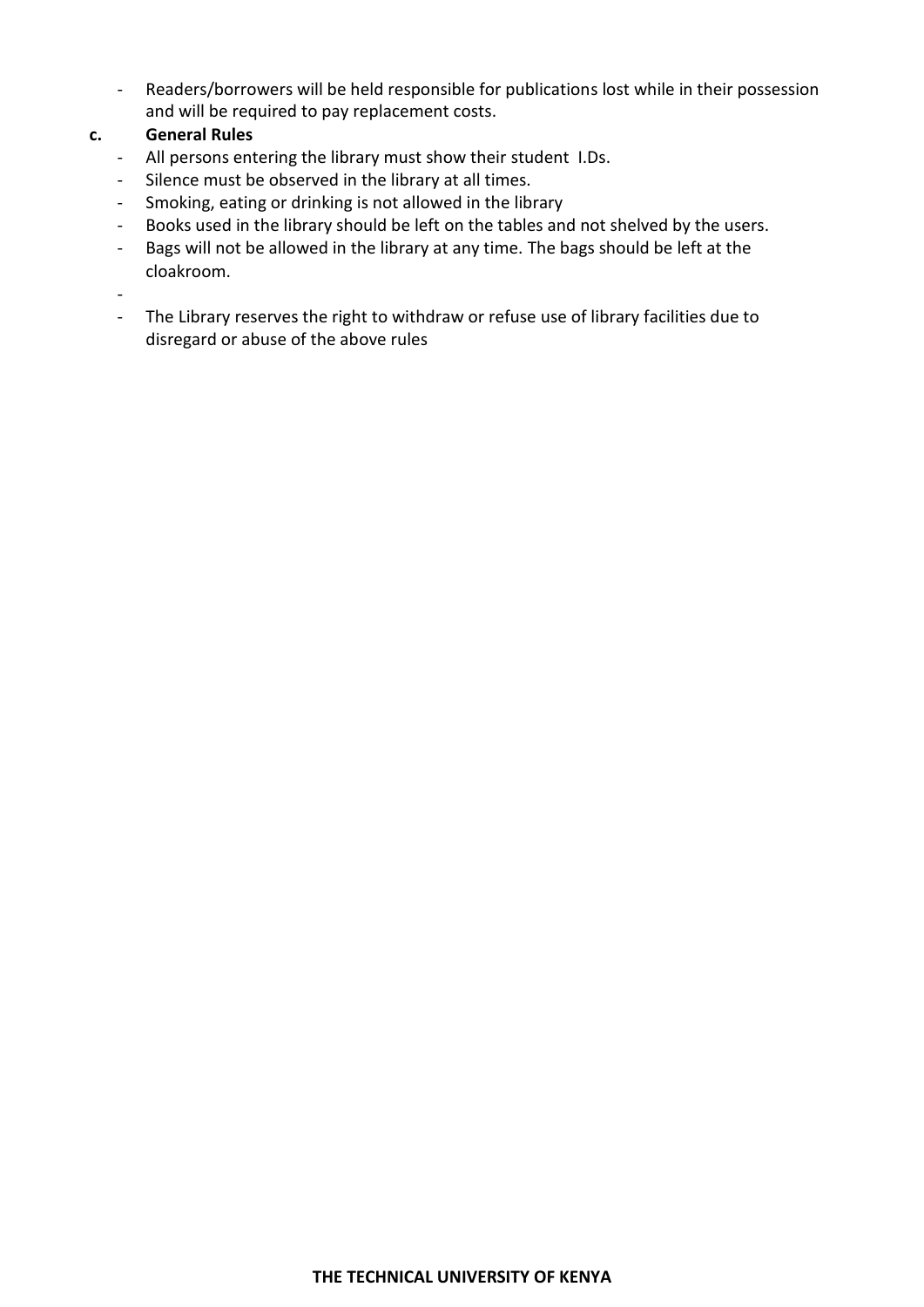#### **EXAMINATIONS PROCESSES AND PROCEDURES**

**(i) Rules and Regulations -** Examinations are very important component of a student's academic life and students are expected to familiarize themselves with the general examination rules and regulations and specific examination rules and regulations in the programmes they have been admitted to and that they have fulfilled all the examination requirements in each semester.

**(ii) Registration -** At the start of each semester (within the first three weeks) every student must register for courses and the examinations that they are due to take during the semester, by completing the relevant forms at the Directors of school offices. It is important that students get the right information for their respective schools on the examination they are expected to take in each semester.

**(iii) Attendance -** Students should note that they are required to attend all course units they are registered in and to take the requisite continuous assessment tests in those course unit in order to be allowed to sit the end of semester examination.

**(iv) Problems -** A student who experiences a problem, which is likely to affect his/her examination performance (i.e. sickness, bereavement etc) must report such problems in writing to the Director of the school. Any problem that is reported after taking the examination shall not be acceptable for examination appeals.

**(v) Examination cards -** Every student who is registered for UNIVERSITY examination will be issued with an examination card by their respective schools. This card is the property of the UNIVERSITY.

**(vi) Lateness -** Lateness to examination venues will not be tolerated and no student will be allowed to enter an examination room 30 minutes after the start of the examination, and also no student will be allowed to leave the examination room during the last 30 minutes of the examination.

**(vii) Cheating -** Any student caught cheating in examinations e.g. by copying, having or making reference to unauthorized materials; communication with other students verbally or through other means shall be expelled from the UNIVERSITY and shall not be eligible for re-admission to any other programmes of the UNIVERSITY. Students are advised to ensure that at no time do they carry unauthorized materials such as notes, books, handbags, mobile phones e.t.c into the examination rooms.

**(viii) Missing an examination -** Missing an examination without good cause is a serious offence. Misreading of examination timetables is not taken to be a good cause of missing examinations and it's therefore not condonable.

**(ix) Appeals -** All appeals must be made within 30 days for the day the results are released. This includes requests for remark of examination scripts.

**(x) Answer books -** Students must not take answer books form the examination rooms.

**(xi) Examination results -** Provisional examinations results will be released from the respective office of the Director of school and availed to students through their online portal.

**(xii) Academic Transcripts -** Academic transcripts are available at the end of each academic year and are issued on application to the Registrar Academic Affairs. The application shall be through the student portal.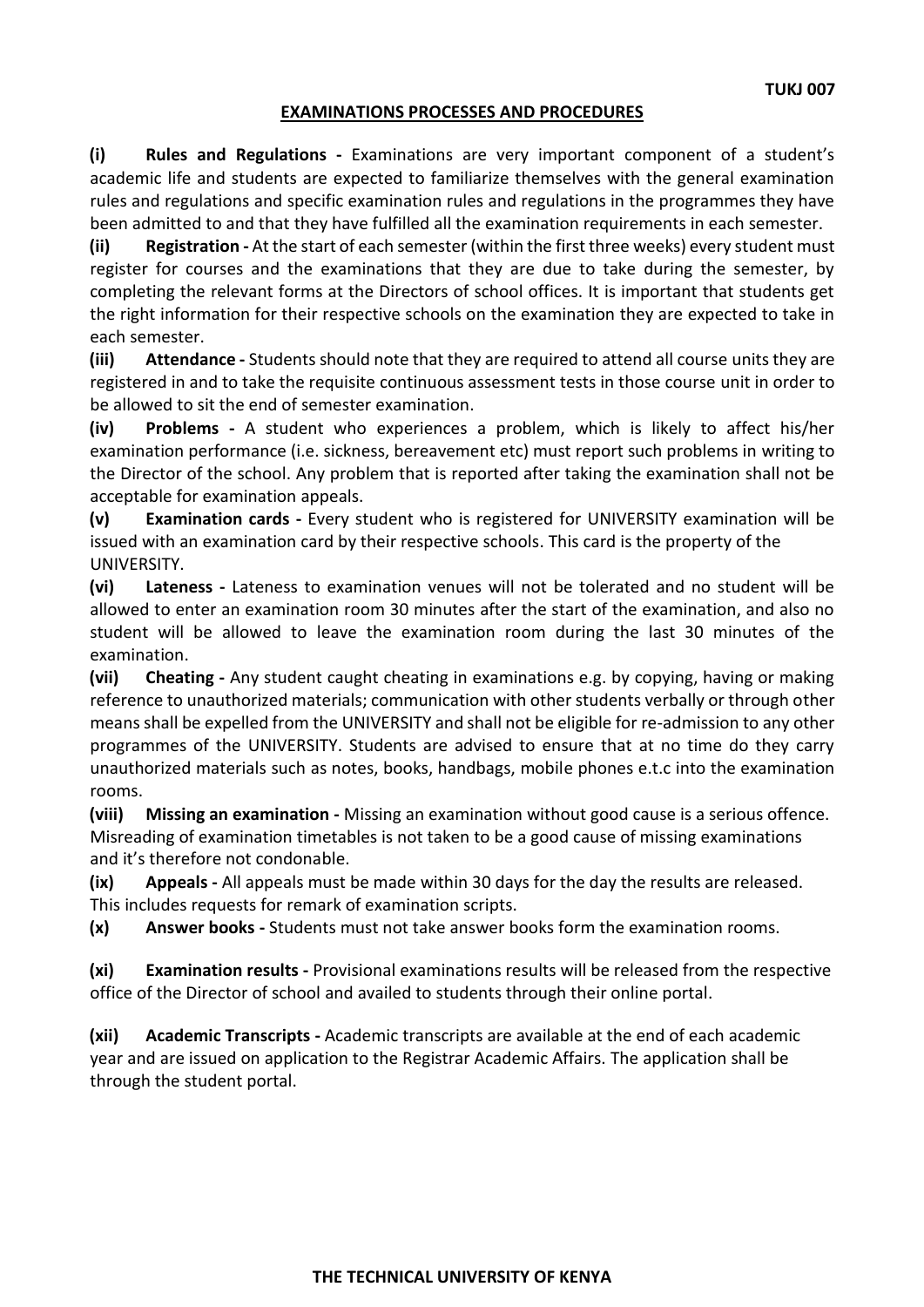#### **IMPORTANT INFORMATION ON UNIVERSITY PROCEDURES AND PROCESSES**

**Deferment of admission -** An applicant who for any reason is unable to take up the offer of admission will be required to inform the Registrar Academic Affairs by submitting request online through the student portal. This information should reach the Registrar Academic Affairs registrar at least one week prior to the date of registration. Such deferment will lapse after two years and the applicant will be required to reapply afresh for admission. It is important that an applicant who defers admission ensures that he or she receives an official letter of deferment of admission from the Registrar Academic Affairs. An applicant who fails to inform the Registrar Academic Affairs of his/her deferment of admission will be deemed to have forfeited his/her position and will be deregistered from the programme admitted to.

**Student identity cards -** After the registration formalities and payment of fees, every student is issued with a student identity card bearing his/her picture and name, registration number and the programme and, school, registered in and the duration of the programme. The identity card allows easy identification of students and gives the student access to various UNIVERSITY services (e.g. the library, the hostel etc.) Every student must ensure that they have their student identity card at all times and that the card has the correct information and is valid for the duration the student is in the UNIVERSITY.

**Loss of identity card -** A student who loses his/her UNIVERSITY identity card will be required to report the loss to a police station and acquire an abstract. They will also be required to report the loss to their school offices from where they get a letter confirming the loss and their student status. After getting these two documents the student should report to the library for a clearance not to indicate that the card is not held in the library. After that the student report to the Admissions office for a re-issue of the student card upon payment of Kshs.500.

**Temporary withdrawal -** If for any reason a student who is already registered for a programme has to leave the University for a particular period, the student will be required to apply to the Registrar Academic Affairs for temporary withdrawal. All applications for temporary withdrawal must be endorsed by the Director of the respective school and must state the reasons and the duration of such withdrawal. Any student who withdraws from a programme without seeking appropriate authority will be deemed to have absconded from the programme and will therefore be deregistered.

#### **Absence due to illness –**

A student whose illness may affect learning must contact the University Director Medical services at the earliest time possible. The advice given by the Director Medical services will then be communicated to the Director of the school and the Academic Registrar.

**Nominal roll -** The nominal roll is a record of students registered in each degree programmed every term. It gives important details on the student as well as recording the progress of the student each semester (and yearly). It is important for every student to ensure that he/she signs the nominal roll in the Directors office of their respective school at the beginning of each semester and to ensure that the information given in the nominal roll is correct and up to date. This shall also be done prior to commencement of a term.

**Course Unit registration -** Every student is required to register for the units he/she will undertake by filling in the relevant form at the Directors office at the beginning of every term (first three weeks). The student must ensure that the registration is complete by having the form approved and signed by Directors of the respective Schools. When registering for the units, the student will do well to ensure that the correct unit codes are used and that the form is returned to the Director's Office promptly.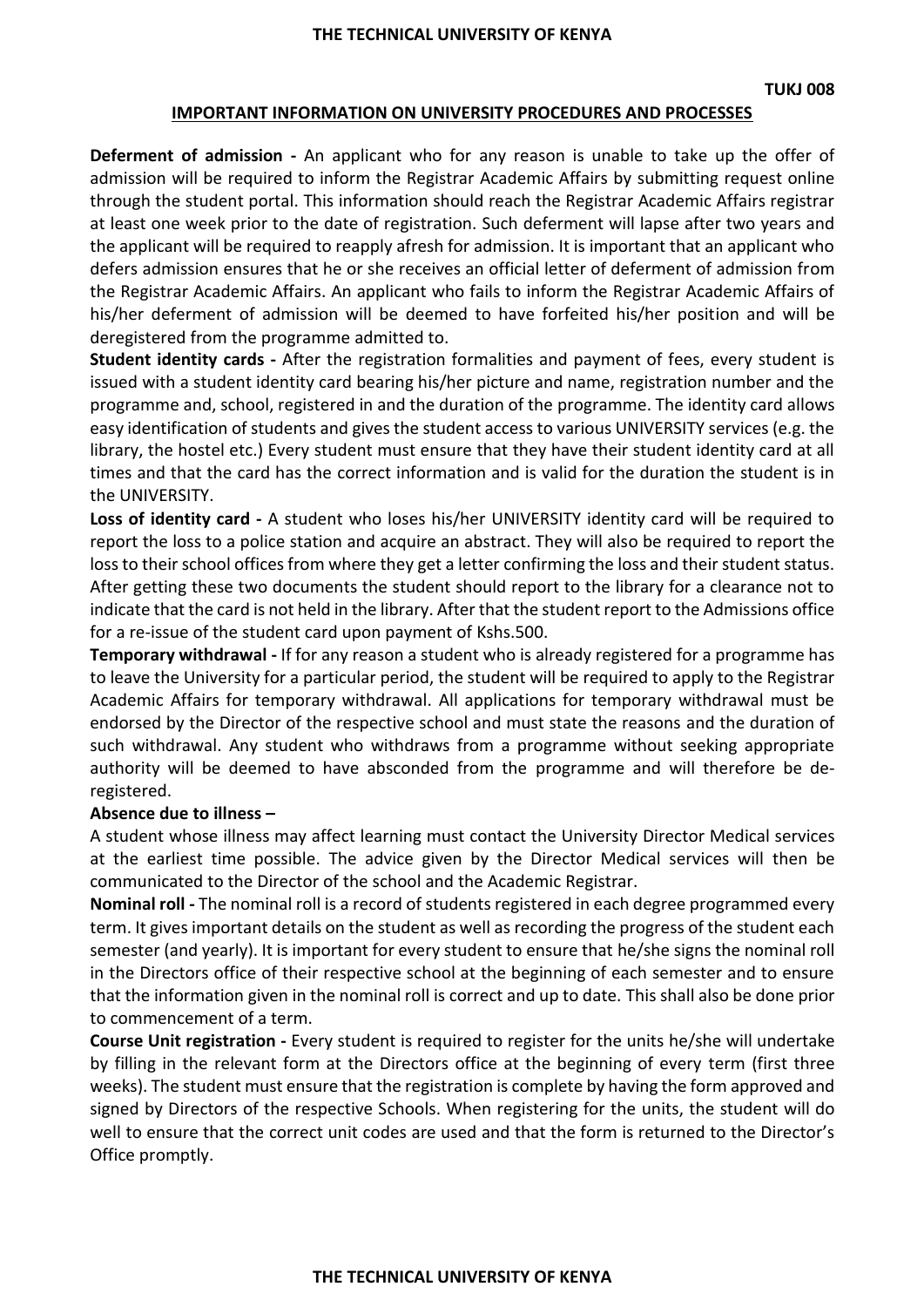## **RULES AND REGULATIONS GOVERNING THE ORGANISATION, CONDUCT AND DISCIPLINE OF STUDENTS**

## **1. PRELIMNARY**

- i. These regulations are made by the University Senate and approved in accordance with the provisions of the statutes whose objects and purpose, inter alia, is to provide for the control, governance and administration of the UNIVERSITY.
- ii. The regulations came into effect pursuant to the TECHNICAL UNIVERSITY OF KENYA Legal Notice NO. 159 of 27th August 2007 Cap 210 of the Laws of Kenya and shall be binding upon every student of the UNIVERSITY upon registration and so long as such student remains so registered.
	- a. Every student shall, before he/she is registered be required to read these regulations and to sign a declaration appended hereunder, that he/she has understood the content and meaning hereof and that he/she undertakes to be bound thereby.
	- b. Failure or refusal to comply with clause (a) herein may constitute ground for denial of registration.
- iii. Nothing in these regulations shall preclude the UNIVERSITY from requiring any student to execute a bond assurance or undertaking when required and executed shall have the same effect as if it were part of these regulations.
- iv. For purposes of these regulations the term "student" means:
	- a. Any person who has been formally admitted to a programme of study for a period of not less than a year to study for an undergraduate degree, diploma or certificate in the

UNIVERSITY.

## **2. ORGANIZATION OF STUDENT**

- i. There shall be established an organization of students in the UNIVERSITY () whose objectives and purposes shall be:
	- a) The promotion of the welfare of the students of the UNIVERSITY.
	- b) The promotion of the academic welfare of students of the UNIVERSITY.
	- c) The establishment of cooperation with such other organizations of students within the UNIVERSITY as may be recognized by the Council.
	- d) Membership of college students organization shall be open to all students registered in the UNIVERSITY on payment to the UNIVERSITY of such fees as may be prescribed by the organization.
	- e) UNIVERSITY students organization established in accordance with these regulations shall not be dissolved except by a resolution of the Council.
- ii. students organizations shall determine their own interim organs and procedures in particular shall develop in each case a constitution setting out clearly:
	- a) The officers of that organizations
	- b) The duties and powers of such officers
	- c) The frequency of and the procedures of the meetings
	- d) The purposes to which the funds of the organization are to be applied
	- e) The manner and form in which professional/academic associations of student organization shall be conducted.
- iii. For purposes of students' membership in Council, and all academic bodies of the UNIVERSITY, the following procedures shall apply:
	- a) For purposes of section 2 (1) of the Act, the UNIVERSITY Council recognizes all college students' organization as organization representative of student in the UNIVERSITY.
	- b) For purposes of membership in Council:-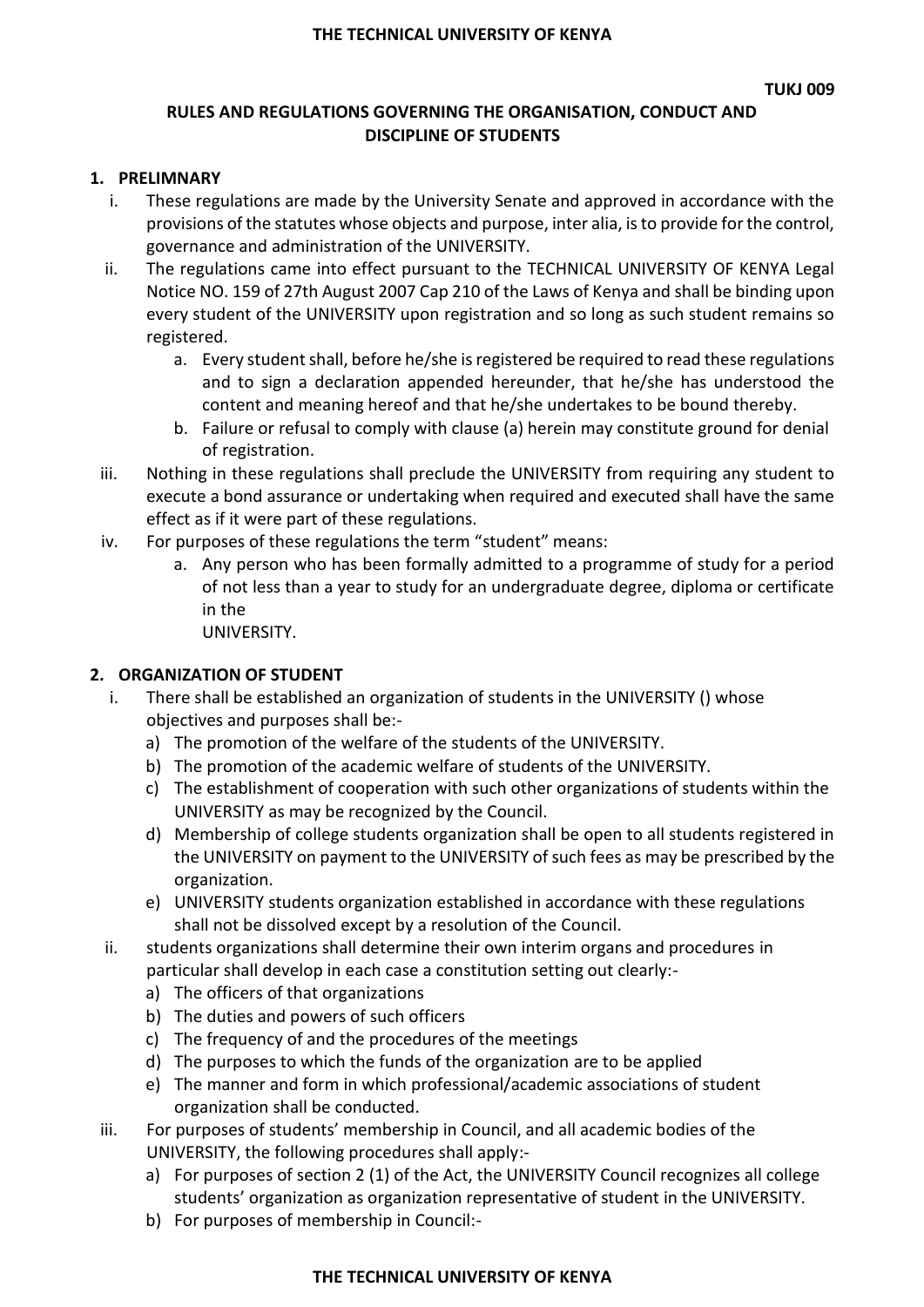- i. The TECHNICAL UNIVERSITY OF KENYA Students Union shall nominate through a democratic and participatory process one representative to the Council.
- **ii.** The UNIVERSITY administration shall initiate the procedure necessary for the constitution of an electoral college under this clause.

The Electoral College constituted under this clause shall stand dissolved as soon as

it has held the election referred to in (i) herein.

- c) For purposes of membership in College Academic Board,, the college student organization shall elect a representative.
- iv. In addition to any other permits required by the law, all meetings and other activities of the UNIVERSITY students' organization and of any association of students (whether professional, academic or otherwise) to be held within UNIVERSITY precincts shall not take place until permission is first obtained form the Vice-Chancellor or his duly appointed officer for this purpose.

## **3. THE CONDUCT OF STUDENTS**

The following provisions shall apply with respect to the conduct of students within and so far as it is applicable outside UNIVERSITY premises.

## **GENERAL CONDUCT**

All students shall conduct themselves in accordance with the highest standards of integrity, personal discipline and morality and, in particular shall:-

- i. Respect and adhere to the administrative and academic procedures and structures established by the TECHNICAL UNIVERSITY OF KENYA order for the control, governance and operations of the UNIVERSITY.
- ii. Respect the rights and privileges of the members of the UNIVERSITY community at all times
- iii. Refrain from any conduct that might bring the UNIVERSITY or any section or program thereof to disrepute or public decorum and
- iv. Carry themselves in all public places or fora with such humility and dignity as befits their status as mature and responsible citizens.

## **ACADEMIC CONDUCT**

All students shall apply themselves diligently to the programmes of study approved by the Council and University Senate and for which they are registered and in particular shall:-

- i. Except for good cause, attend all lectures, tutorials, seminars, practicals and other scheduled programmes of instructions.
- ii. Refrain from any conduct whose object or logical consequences is to disrupt the operations of academic programmes of the UNIVERSITY and
- iii. Comply with all other regulations made by departments and schools for the proper conduct of specific programs.

## **RESIDENTIAL CONDUCT**

All students shall conduct themselves with responsibility and maturity while in residence at the UNIVERSITY and in particular, shall strictly observe the following:

- i. Adhere to the list of allocation of rooms determined by the Office of the Dean of Students.
- ii. Share rooms, in addition to other facilities of common use
- iii. Allow visitors in their rooms only between the hours of 10.00 a.m and 10.00p.m.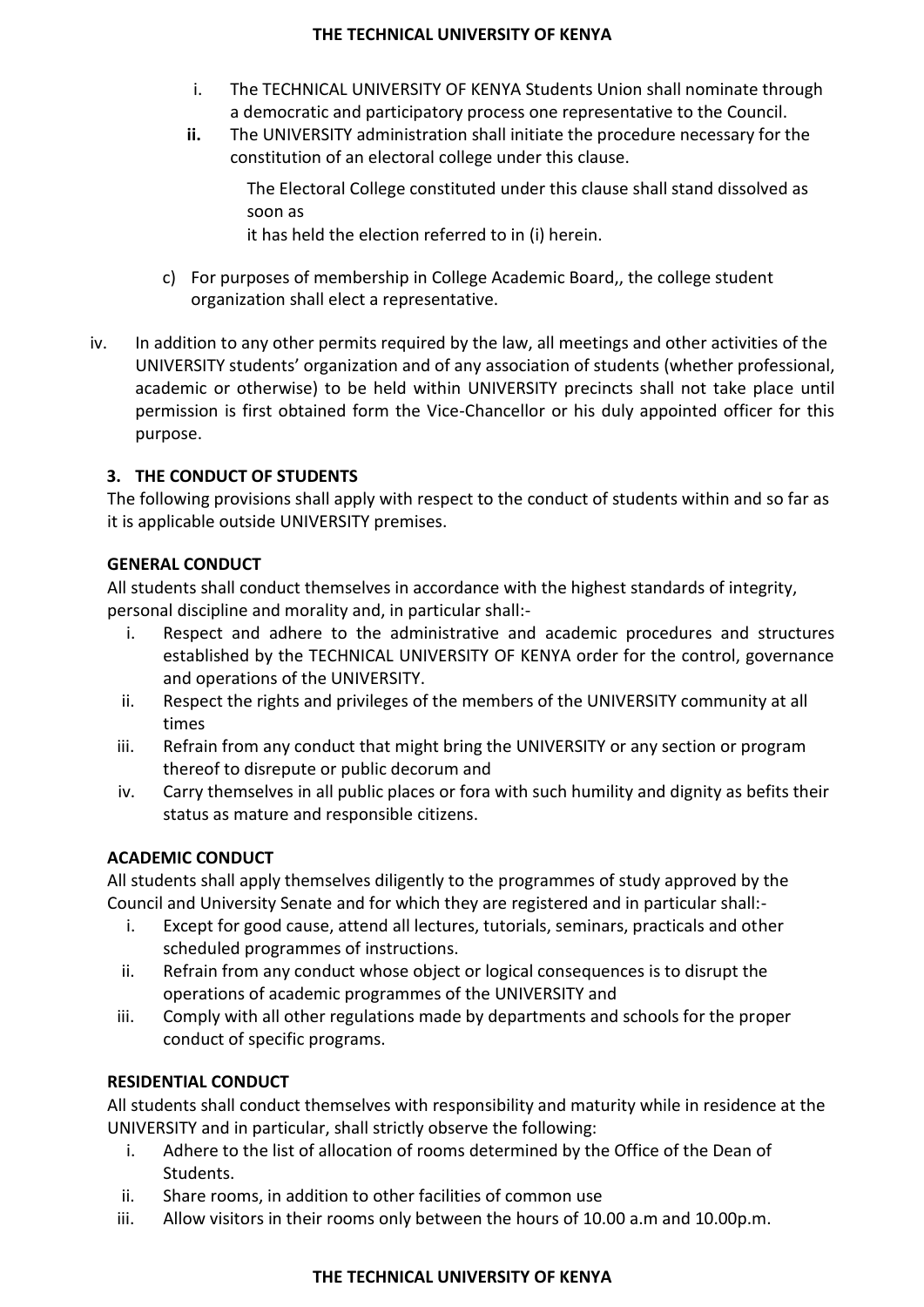- iv. Remove no furniture or equipment from their rooms or any other part of the hostels or from other premises within the hostels and catering services except by permission form the head of the department concerned
- v. Report any losses, breakages or missing items immediately to the house keepers or custodians of the hostels on which the losses/breakages or missing items occur.
- vi. Except with a written permission of the Dean of the Students, vacate all rooms during vacations. Vocational residence will be in specified hostels and paid for in advance.
- vii. Report all absence from residence in the hostels to the hostels administrator. Any student absent from the hostels for a continuous period of two weeks shall be deemed to have forfeited his/her residence.
- viii. Appear for meals at the prescribed dining hall and times only. Students will be required to produce their meal cards or any other acceptable evidence as they enter the dining hall
- viii. Video players, T.Vs, DVD's or musical instruments can be used in the hostels on condition that the sound produced does not cause any disturbance to other residents and that they are played between 6.00 a.m. and 11.00 p.m.
	- ix. No meals or beverages shall be taken out of the dining halls, except when such person has permission from the officer-in-charge of the dining hall.
	- x. Carry no utensils or cookery out of the dining hall
	- xi. Desist from entering the kitchen severy or store at all times.
- xii. In the event of pregnancy either before or after taking residence the hostels (months after confinement. (1) Report that condition to the Dean of Students or medical officer within three months of its occurrence.(2) Vacate the hostels at least one month before confinement. Such student should re-apply for accommodation three months after confinement.

In addition to any other liabilities that may be attached thereto, student remain accountable to the UNIVERSITY in respect of their relationship with members of the general public, and of conduct and utterances in matters that lie in public domain, wherefore:-

- a) All correspondence to the press or other mass media by student or officials of college student's organizations or of other associates within the UNIVERSITY in their individual capacities shall bear their names and private addresses.
- b) All public statements affecting the UNIVERSITY which are intended to be issued on behalf of any organizations or associations of students must receive prior approval of the Vice-Chancellor,
- c) Invitations to government ministers, representatives of foreign governments or any other public personalities to visit the UNIVERSITY in their official capacity shall be channeled through appropriate UNIVERSITY authorities.

The provision of the above regulations notwithstanding all students shall:-

- a) Not keep any motor vehicles in UNIVERSITY premises without the written permission of the Deputy Vice-Chancellor (Administration, Finance and Operations ); such permission to be issued only on proof of a current driving license, valid vehicle registration and of taxes that may be in force and a valid certificate of insurance. Such permission may be refused or withdrawn without assigning any reason thereof.
- b) Refrain from acts of hooliganism, unruly or rowdy behaviour (including fighting), emission of unreasonable or excessive noise, or conduct likely to cause annoyance or disturbance to other residents within or outside UNIVERSITY precincts.
- c) Desist from tampering with fire-fighting appliances installations and use such appliances for firefighting purposes only.
- d) Desist from interference with electric power system and electric power outlets.
- e) Desist from misuse or willful damage to or destruction of UNIVERSITY property, and default of which such student or group of students shall bear full responsibility thereof;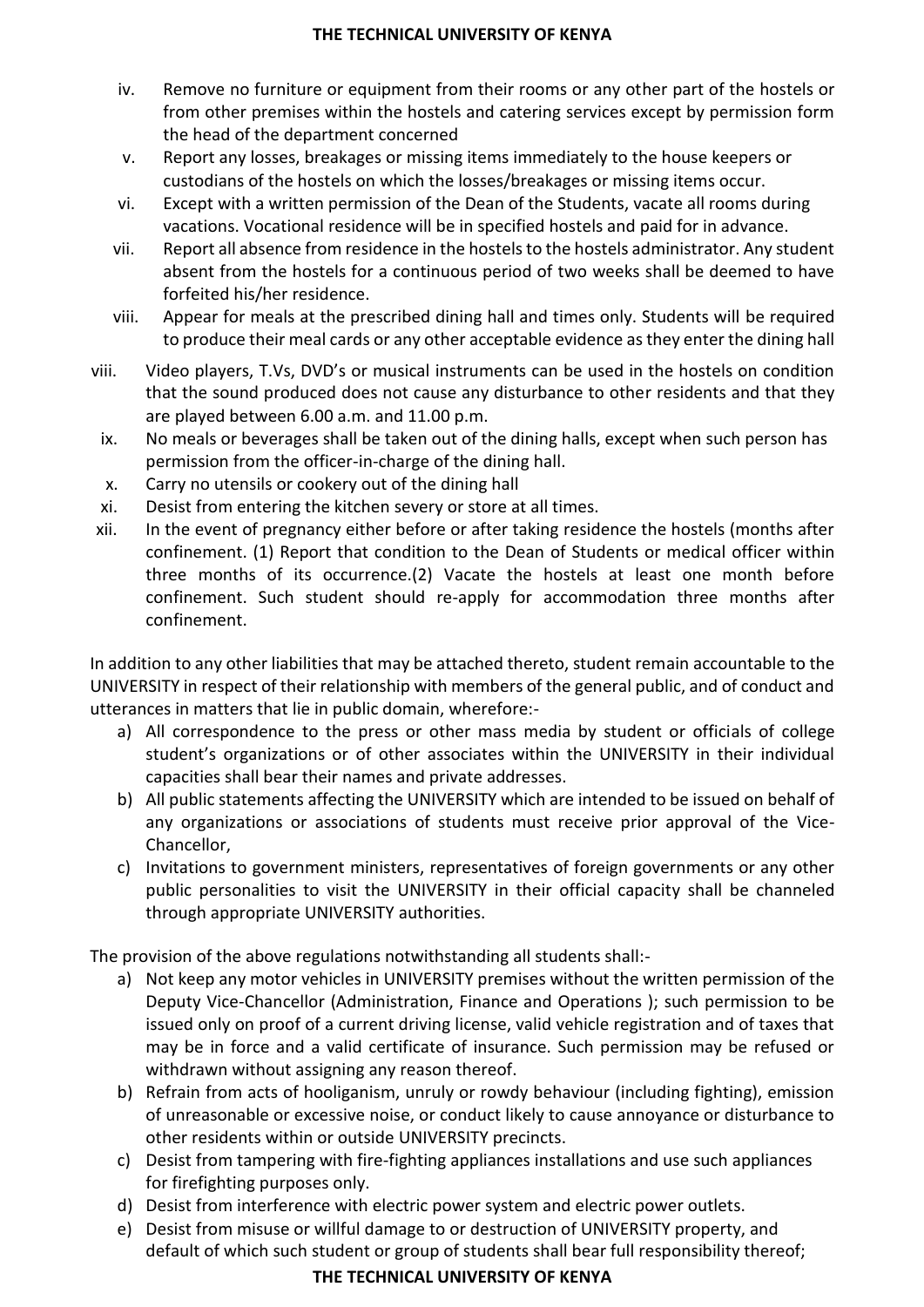- f) Avoid drunkenness or drunken behavior as would constitute a disturbance to other students and staff of the UNIVERSITY and
- g) Desist from abuse of drugs and totally refrain from the use of drugs the possession of which is prohibited by law.

# **4. THE DISCIPLINE OF STUDENTS**

The following provisions shall apply to all disciplinary actions taken against students in respect of disciplinary offences committed within or outside the UNIVERSITY precincts:

a. **Disciplinary Authority** - For purpose of these regulations the Vice-Chancellor, acting on behalf of the Council is the disciplinary authority of the UNIVERSITY and shall have powers to:

- i. Suspend any student suspected of committing any disciplinary offence under these regulations pending disciplinary action
- ii. Take any other measures necessary for the proper operation of disciplinary procedures set out herein.
- b. **Disciplinary Offences**  Any infringement or persistent disregard or contempt of any of the Sections III – IV above shall constitute a disciplinary offence for which disciplinary action will be taken against a student in accordance with Clause (b) herein without prejudice to the generality for the above provision. The following conduct shall constitute specific disciplinary offences under these regulations.
	- i. Boycott of scheduled lectures, tutorials, practicals and other programmes of instruction and assault of or insurance of threats to other students in contemplation or furtherance of any such boycotts.
	- ii. Assault of members of staff while discharging their official duties.
	- iii. Participate in any form of picketing or organized obstruction of students and staff in any manner whatsoever,
	- iv. Any attempt to conceive, design or effect any scheme or strategy of whatever nature whose object or logical consequence is to disrupt the due operation of academic programmes
	- v. Malicious or willful damage to or loss of UNIVERSITY property
	- vi. Disorderly conduct and molestation of the members of the UNIVERSITY community
	- vii. Admission of unauthorized persons into the hostels
	- viii. Any attempt to convene or organize any participation or involvement in demonstrations, gatherings, processions, or public ceremonies for which permission has not been obtained from the UNIVERSITY or government authorities
		- ix. Drunken and disorderly behavior and abuse of or use of drugs the possession of which is prohibited by law and
		- x. Conviction in a court of law for a criminal offence of such nature as should in the opinion of the Council, warrant expulsion from UNIVERSITY.

c. **Disciplinary Procedures** - These proceedings are of management nature internal to the TECHNICAL UNIVERSITY OF KENYA and therefore shall not involve legal representation.

d) **Penalties -** Disciplinary committee at the hostels and schools levels shall have power to recommend any one or more of the following college penalties:

- A letter of warning or reprimand
- The payment of damages commensurate with the nature and gravity of the offence committed
- Expulsion from the hostels
- Suspension from the UNIVERSITY for a specified period
- Any other penalty which the committee may deem fit to impose or recommend to the senate disciplinary committee.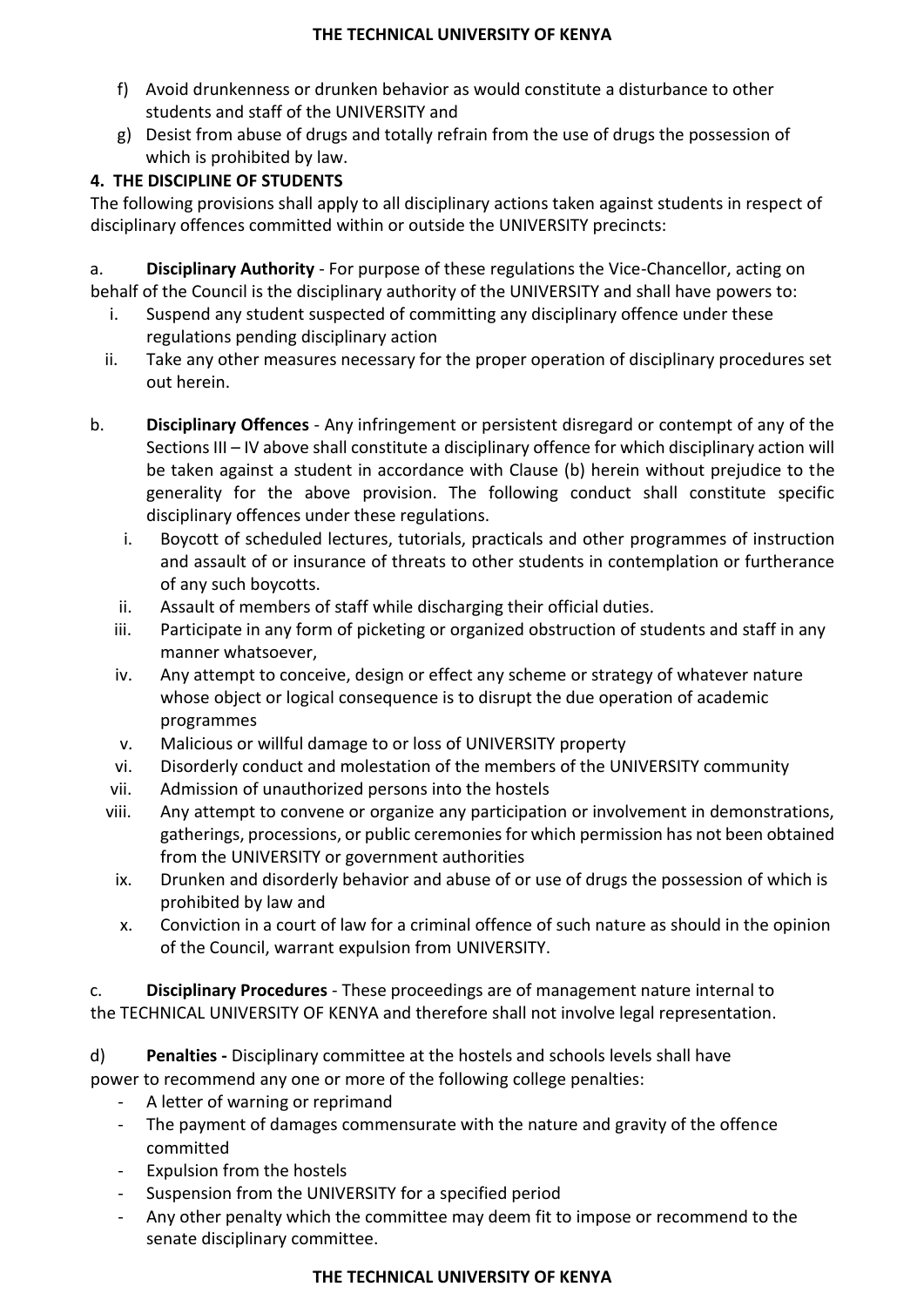- ii) No student may be expelled from the UNIVERSITY, and any penalty recommended by a disciplinary committee in accordance with sub-clause (d) (1) here in shall take effect without the approval of the University Senate.
- iii) In arriving at any appropriate penalty or combinations thereof the appropriate disciplinary committee shall be at liberty to consider the total conduct (past and present) of ; the student within or outside the UNIVERSITY and not merely the immediate circumstances furnishing the reason for disciplinary action against the student.
- iv) The record and decision of any disciplinary action taken against a student shall be reported to hostels administration, Head of the department, Dean of school, and the Vice-Chancellor, and shall form part of the student's record at those levels.
- v) Nothing in this section shall preclude the University Senate from proceeding against any student nor shall anything in these regulations be read so as to impede the power of departments, school, University Senate and University Management Board in respect of the administration of academic affairs of the UNIVERSITY..
- vi) The provision of these regulations and any decisions made by disciplinary committees hereunder, shall not derogate from the right of the police or any member of the public so entitle, to bring any action, or to institute criminal proceedings in respect of the same state of facts against any student in a court of law nor shall anything herein preclude the state from taking any action which it may deem necessary against any student in the interest of security and public order.

## **MISCELLANEOUS MATTERS**

- 1. The UNIVERSITY disclaims all responsibilities for loss of or damage to any property belonging to students or their guests while such property is on UNIVERSITY premises.
- 2. The UNIVERSITY Council in consultation with University Senate reserves the right to change, add, amend, or otherwise vary these regulations at any time without notice.